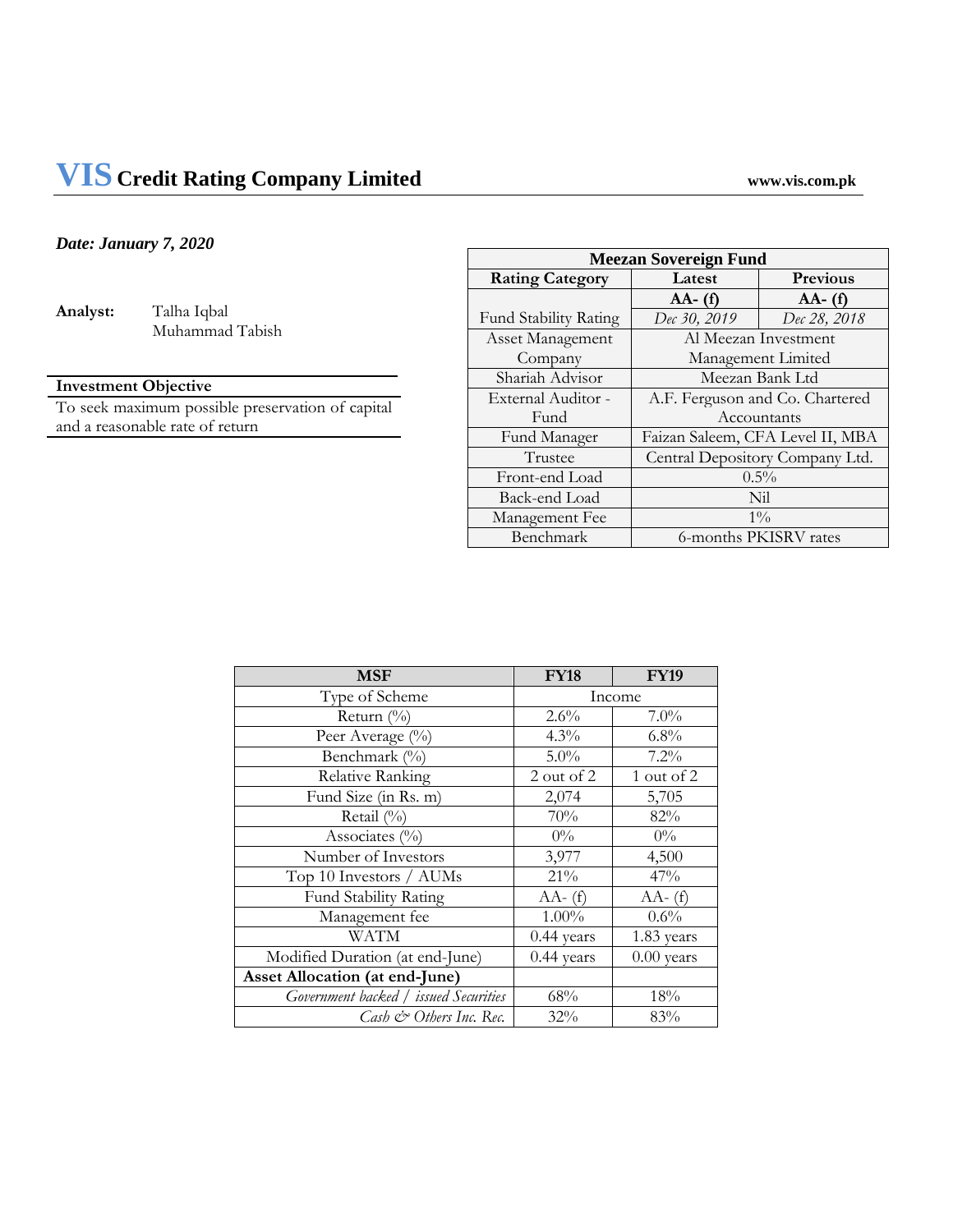# **VIS Credit Rating Company Limited www.vis.com.pk**



Launched in Feb 2010, Meezan Sovereign Fund (MSF) is an open ended Shariah compliant sovereign fund designed to offer competitive returns to investors through deploying resources primarily in government backed Shariah compliant debt securities.

As at end-November 2019, MSF's net assets have increased to Rs. 3.8b (FY19: Rs. 5.7b; FY18: Rs. 2.1b). The growth is attributable to high interest rate regime along with investors' shift in preference towards less risky capital protected funds due to consecutive two years of negative returns posted by equity investments.

|                              | Min.                | Min-Max        |     |
|------------------------------|---------------------|----------------|-----|
| Description                  | Rating              | Limits         |     |
| Shariah compliant fixed      |                     |                |     |
| income Government securities | N/A                 | $70\% - 100\%$ |     |
| (including sukuks)           |                     |                |     |
| Cash in bank accounts of     |                     |                |     |
| Islamic banks & Islamic      | $A+$                |                | 10% |
| windows of conventional      |                     | 25%            |     |
| banks. Government securities | AA                  |                | 30% |
| with $\leq 90$ days maturity |                     |                |     |
| Shariah compliant spread     |                     |                |     |
| transactions in government   | N/A<br>$0\% - 40\%$ |                |     |
| securities                   |                     |                |     |
| Bank deposits in licensed    |                     |                |     |
| Islamic banks & Islamic      | A A                 | $0\% - 15\%$   |     |
| windows of conventional      |                     |                |     |
| banks                        |                     |                |     |
| Any other Shariah compliant  |                     | $0\% - 15\%$   |     |
| government security          | N/A                 |                |     |

#### **Table 1: Offering document (extract)**

| Subject to SECP and other |     |              |
|---------------------------|-----|--------------|
| regulatory approval,      |     | $0\% - 30\%$ |
| investment in Shariah     | N/A | $($15m)$     |
| compliant debt and money  |     |              |
| market securities         |     |              |

Investment Committee (IC) comprises Chief Executive Officer (CEO), Chief Investment Officer (CIO), Head of Research, Head of Fixed Income, Head of Risk Management and fund managers. Decision making is done on consensus basis.

# **Asset Allocation**

## **Table 2: Asset Allocation**

| <b>Asset Allocation</b>                  |        |        | $Jun'18$ $Jun'19$ $Average$ |
|------------------------------------------|--------|--------|-----------------------------|
| Government backed / issued<br>Securities | 68%    | $18\%$ | $51\%$                      |
| Cash and other receivables               | $32\%$ | $83\%$ | 50%                         |

As per the offering document, MSF is required to maintain a minimum 70% of net assets in government backed/issued securities at all times. However, barring few months, fund's asset allocation has largely remained noncompliant with aforesaid stipulation during FY19.

# **Credit Quality**

The fund has complied with maximum exposure of 10% in A+ rated investment along with no exposure in investments rated two notches below the fund's rating.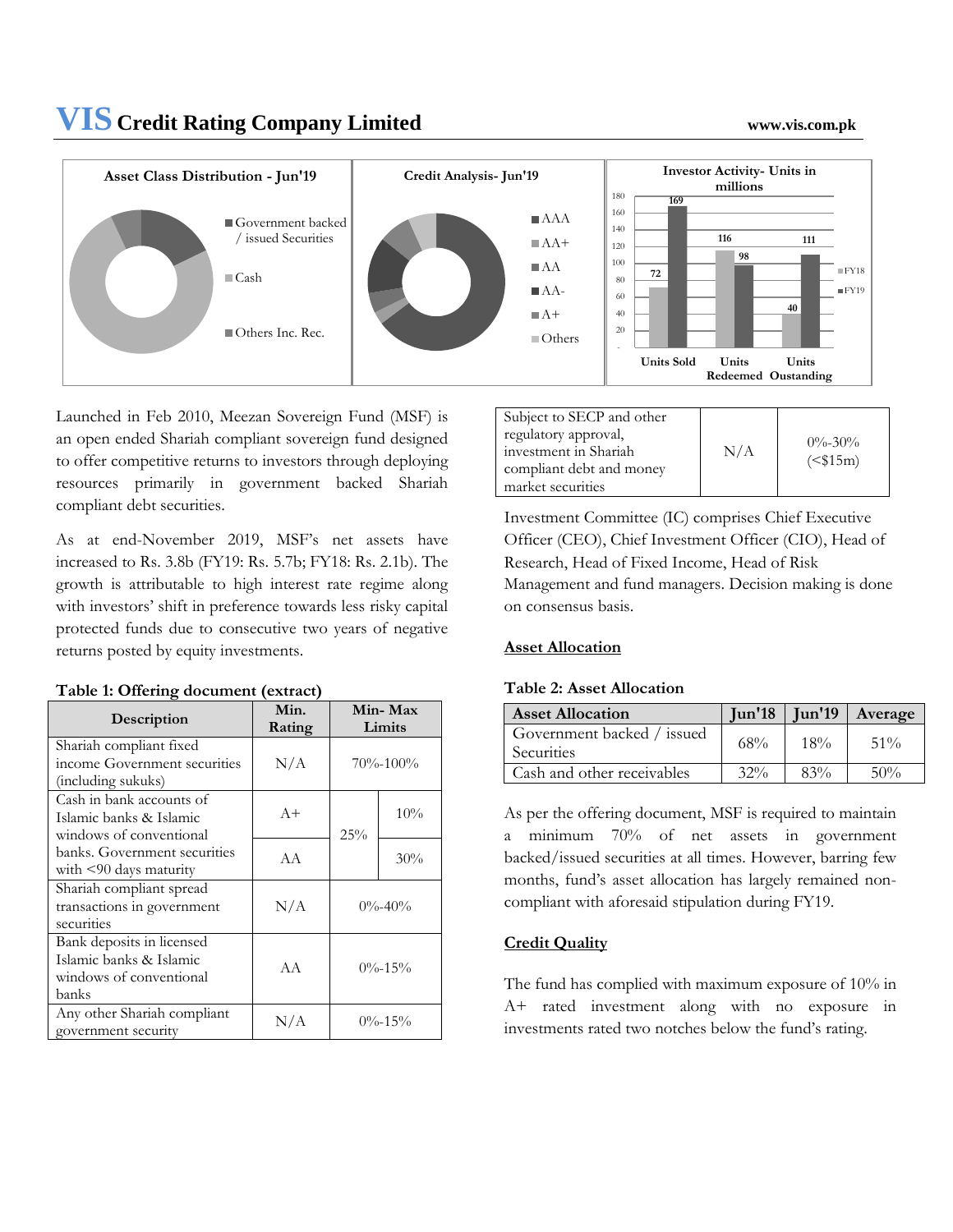| <b>Credit Quality</b> | Average | Maximum | Minimum |
|-----------------------|---------|---------|---------|
| AAA                   | 58%     | 78%     | 18%     |
| $AA+$                 | $6\%$   | 30%     | $1\%$   |
| АA                    | $0\%$   | $5\%$   | $0\%$   |
| A A –                 | 28%     | 75%     | 12%     |
|                       |         | 80/6    | $0\%$   |

#### **Table 3: Credit Quality Summary- FY19**

## **Market Risk**

## **Table 4: Modified Duration**

| Month                 | <b>Modified Duration (Days)</b> |
|-----------------------|---------------------------------|
| July'18               | 149                             |
| Aug'18                | 137                             |
| Sept' $1\overline{8}$ | 73                              |
| Oct'18                | 44                              |
| Nov'18                | 21                              |
| Dec'18                | 34                              |
| Jan'19                | 28                              |
| Feb'19                | 20                              |
| Mar'19                | 11                              |
| Apr'19                | 30                              |
| May'19                | 13                              |
| Jun'19                |                                 |

Maximum duration during FY19 was reported at 149 days in July'18 which is below the limit of 180 days as per policy and criteria for an AA- rated fund.

# **Liquidity Profile**

AUM profile of the fund has improved in terms of investor concentration with top 10 investors accounting for 47% (FY18: 21%) of total net assets at year end-FY19. Moreover, retail proportion of total fund base has also increased to 82% (FY18: 70%) on the back of significant increase in number of retail investors due to higher returns posted by the fund. Performance ranking of the fund vis-àvis peers has also improved